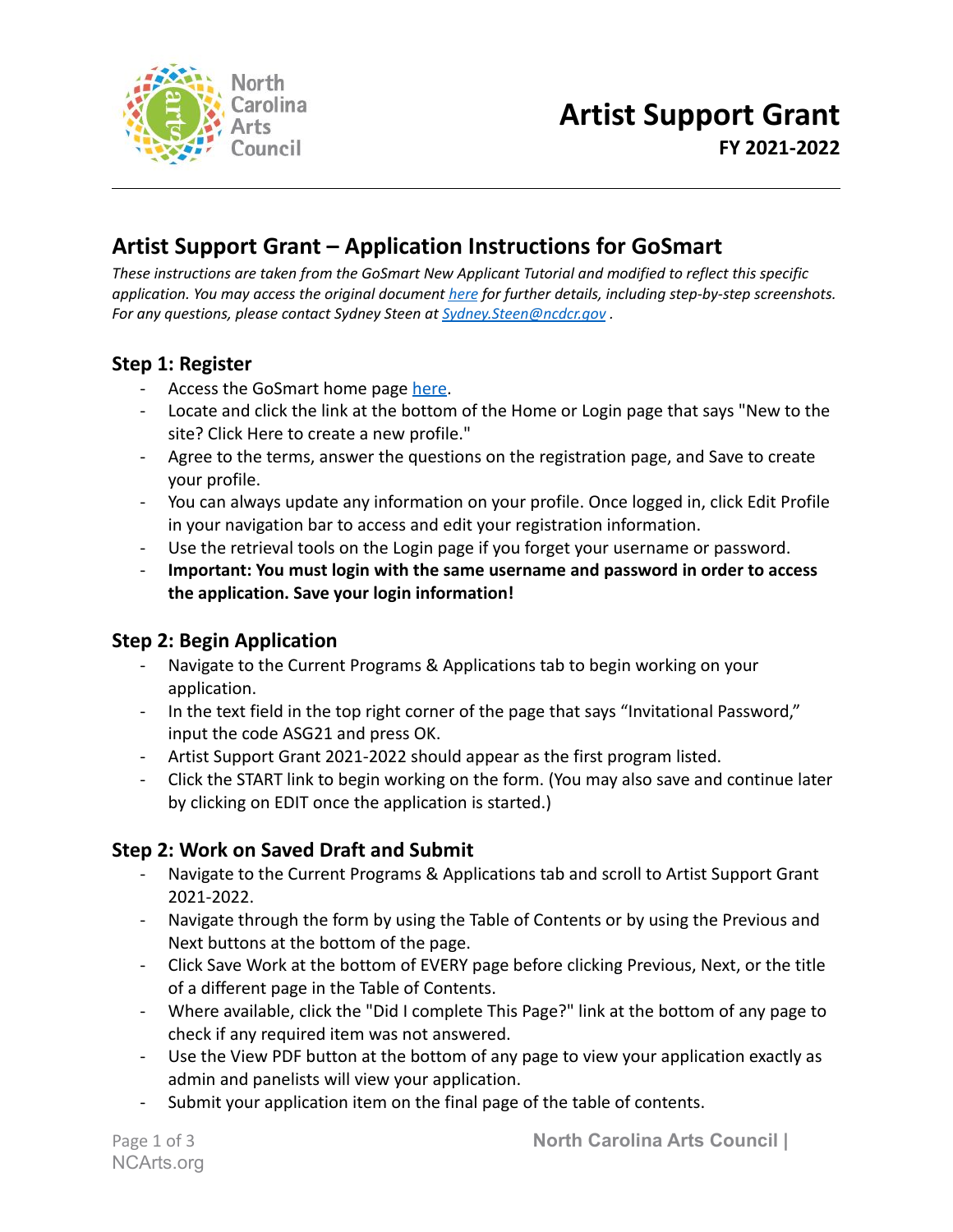# **North Carolina Arts Council |Artist Support Grant**

**Application Form FY 2021-2022**

#### **Uploading Work Samples**

- Work sample selection is a two-stage process. You must first add the sample to your Media Library. After you add to your library and return to your application, you MUST click the "Make Selection" button under the bank button in order to attach samples to your application.
	- o [Work Sample Web Tutorial](https://www.youtube.com/watch?v=Au5UTHCIH7M&list=PLqnUWEndFeHTp3lJv-fVtQtQ8SX3qEEqu)
- For digital video submissions, we strongly recommend using the [Web Link Collection](http://../Downloads/Web_Link_Collection_2021%20(1).doc) [Form](http://../Downloads/Web_Link_Collection_2021%20(1).doc) as opposed to video uploads. You can then upload this form as a PDF to your Written Documents bank and attach to your application.
- - Applicants must attach an inventory list with the following descriptions for the applicable discipline:

• Dance and Performing Arts: Documentation of up to three recorded performances. Videos uploaded may not exceed a total time of ten minutes. o Description: include date and location of performance, title of piece, names and roles of key people, including directors, choreographers, lead performers/actors, etc. A short

summary may also be included.

• Music: Documentation of up to three recorded performances, live or studio. Audio or video uploaded may not exceed a total time of ten minutes. o Description: include date and location of performance, title of piece, names and roles of key people, including directors, choreographers, lead performers/actors, etc. A short summary may also be included. o Composers and songwriters should also submit scores, lyrics, and/or lead sheets, as appropriate.

• Writing: Fiction, creative nonfiction, and playwrights may submit no more than 12 pages each of one to two manuscripts. Poets may submit five to seven poems. Playwrights may also submit documentation of a recorded performance or staged reading of their plays (videos, clip not to exceed five minutes.)

• Visual Art and Craft: Up to 15 images of your work. o Description: date of completion, medium, and dimensions. o Time-based work can be documented with video, up to five minutes.

• Film: Documentation of one or more completed films. (Video clips not to exceed five minutes.) o Description: include date and location of performance, title of piece, names and roles of key people, including directors, choreographers, lead performers/actors,